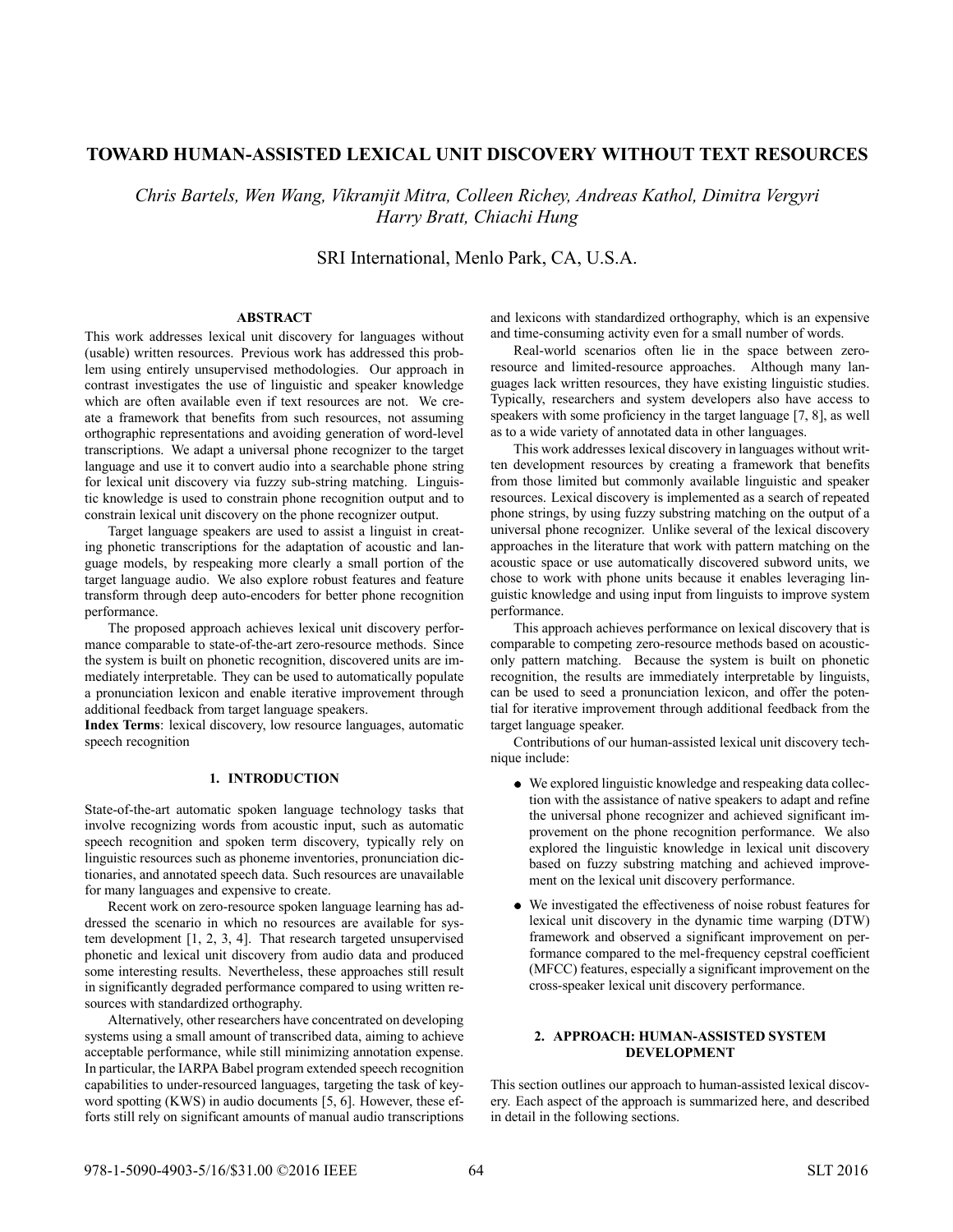- A universal phone recognizer is used to decode the audio into a string of phones. This universal recognizer was created using supervised training from a variety of languages with resources.
- As expected, the universal phone recognizer's initial performance was fairly poor for unseen languages. Our next step was to improve the recognition performance using linguistic knowledge that is typically available even when text resources are not. In particular, the language's phonetic inventory and syllable structure are used to constrain the recognition output.
- We also had access to target language speakers, and we used them as a resource to improve recognition performance. We recorded the native speakers re-speaking a small amount of the real-world target language data. Compared to the realworld recordings, the respoken data was more intelligible and had less background noise, which allowed a trained linguist to manually create phonetic transcriptions. These transcriptions were then used to adapt the recognizer to the target language.
- The baseline for our lexical discovery experiments was to search for repeated patterns directly on the acoustics using dynamic time warping (DTW). We used the algorithms and publicly available tools from [9, 10]. Our results were evaluated using the metric presented in [11].
- We additionally investigated the effectiveness of noise robust features for lexical unit discovery in the DTW framework.
- Finally, our lexical discovery approach finds words by searching for repeated phone strings in the output of the universal phone recognizer. We used the standard repeated substring detection algorithm, and also explored several modifications.

### **3. EXPERIMENTAL SETUP**

We evaluate our results on the Amharic and Pashto development sets from the IARPA Babel program. This audio was collected under a variety of real-world conditions and contains background noise. Amharic has approximately 7 hours of audio and 50,000 words, and Pashto has 8 hours and 100,000 words. Lexica and transcriptions are available for these languages, and these were used to evaluate our experimental systems that do no rely on such resources. The results of both languages were analyzed and optimized during development, so all results should be viewed as development set results.

### **4. UNIVERSAL PHONE RECOGNIZER**

We begin the detailed descriptions of our approach with the universal phone recognizer. The acoustic and language models of the recognizer were trained using seven language corpora from different sources: Assamese (Babel), Bengali (Babel), Dari (Transtac), Egyptian Arabic (Callhome), English (Fisher), Mandarin (DARPA GALE program), and Spanish (Callhome). This gave approximately 650 hours of audio.

We scored the phonetic recognition against phonetic references generated from a forced alignment. All of our results are timemediated phone error rates, which were typically 3%–8% absolute worse than the string-aligned phone error rates. Time-mediated scoring was used because when dealing with high error rates and a vocabulary of 58 phones, string alignment often introduced noise through spurious alignments.

The phone set we used distinguishes most of the sounds described as phonemically contrastive in the languages, but it also merges acoustically similar sounds that may be contrastive. It does not distinguish pulmonic and non-pulmonic consonants—thus, the ejective consonants of Amharic are not distinguished from their pulmonic counterparts. Consonants with a secondary place of articulation are not distinguished from consonants with only a primary place of articulation—thus, the pharyngealized consonants of Arabic are not distinguished from their plain counterparts. The phone set distinguishes among all manners of articulation, but it merges several contrasts among places of articulation. For example, it does not distinguish the place of articulation between dental, alveolar, and retroflex stops. The set contained 55 speech phones and 3 non-speech phones.

All acoustic models (AMs) were deep neural networks (DNN) optimized for cross entropy with clustered triphone targets. For reported results, we used DNN with 5 hidden layers and 1200 neurons per layer. The front-end for most results was 13 mel-frequency cepstral coefficient (MFCC) features along with deltas and double deltas, and feature-space maximum likelihood linear regression (fM-LLR) was used to adapt these features to the target data (unsupervised) [12]. The results labeled "Language Specific" used 40 melscaled filterbanks.

The language models (LMs) were trained on phonetic transcriptions generated with forced alignments. We used bi-grams, as larger n-grams performed worse. A bi-gram was trained separately for each training language, and the seven individual bi-grams were combined with uniform interpolation. Silence phones were included in the language model (instead of uniform probability insertions as is typically done in word decoding).

# **5. LINGUISTIC CONSTRAINTS**

As discussed, many real-world languages without written resources have existing linguistic studies. Studies typically describe the language's phonetic inventory, and our approach allows us to easily take advantage of this by constraining the output of the recognizer to the target language's phone set.

Decoding can be further constrained by taking the language's syllable structure into account. Amharic has a particularly welldefined syllable structure. It allows no more than one consonant in the syllable onset position (except labialized consonants), and no more than two consonants in other positions (e.g.,  $(C)V(C)(C)$ ). Pashto allows for complex onsets consisting of up to three consonants, and complex codas of up to two consonants  $(e.g., (C)(C)(C)(C))$ . The sequence of consonants in Pashto's onsets and codas is further constrained, in part, by the sonority hierarchy and other similar constraints. Even so, Pashto allows for a greater variety of syllables than Amharic.

The phonetic and syllabic constraints were defined using the Foma constraint language [13]. The constraints are compiled into finite state transducers, and the recognizer's transducer was composed with the constraint transducer to limit its output.

The results for the linguistic constraints are given in Table 1. As one might expect, we see noticeable improvement by limiting the phone set. Although this improvement is straightforward, it demonstrates how this commonly available knowledge can be utilized by our approach. The syllable constraint gives additional improvement for Amharic. The improvement for Pashto is smaller, as Pashto has more syllable variety than Amharic.

### **6. ADAPTATION BASED ON HUMAN INPUT**

The second improvement to our recognizer came from adapting it to a small amount of hand-generated phonetic transcriptions. The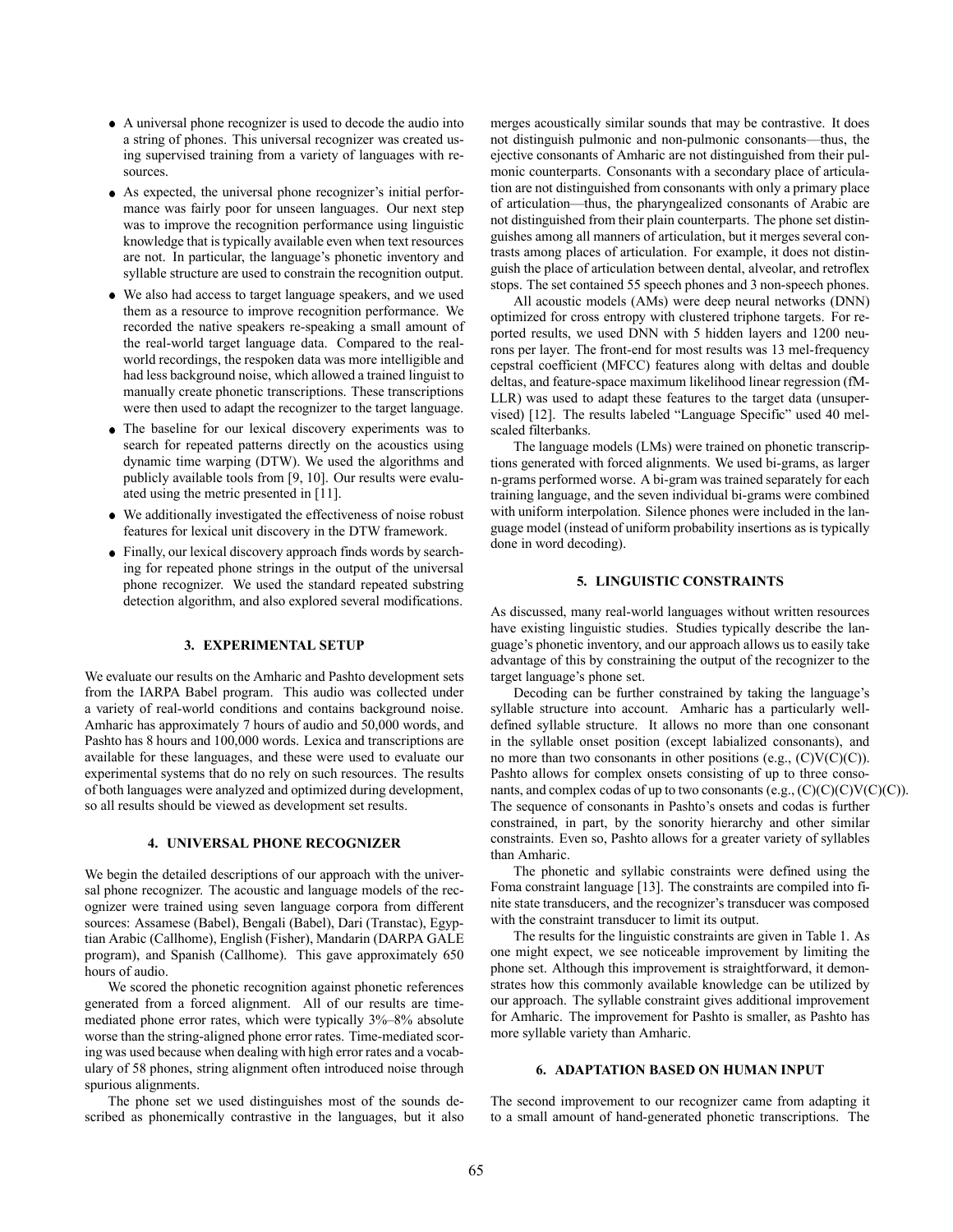**Table 1**. *Phonetic recognition results for linguistic constraints. Values are time-mediated phone error rates.*

| Constraint | Amharic | Pashto |
|------------|---------|--------|
| None       | 76.3%   | 73.0%  |
| Phone      | 75.1%   | 71.8%  |
| Syllable   | 74.6%   | 71.5%  |

target-language audio was collected under real-world conditions, is mostly narrow bandwidth, has background noise, and has dropped samples. Creating even a small amount of phone-level transcriptions on such data is a difficult task, even for a trained phonetician. However, native speakers find the audio intelligible for the most part, and they can easily listen and respeak the utterances. We recorded native speakers respeaking the utterances with better audio quality in a quiet environment, making these recordings much easier for the linguists to transcribe phonetically. Respeaking has been shown to increase transcription accuracy in other contexts, such as language preservation [14, 15]. Three modes for repeating the utterance were used:

- *Matched* Repeat the utterance, trying to match its speed and pronunciation.
- *Slow* Repeat the utterance with lengthened phones and more careful pronunciation. Phonological reductions are typically suppressed.
- *Pauses* Pronounce each word matching the speed and pronunciation of the original, but make a brief pause at each word boundary. Cross-word phonological processes are typically suppressed.

The linguist first listened to all three respoken versions and then transcribed the matched and slow versions. The slow and pauses versions were used to inform the transcription of the matched audio, but many differences remained due to phonological reduction and assimilation processes. The transcriptions for the matched and pauses audio versions were then compared to ensure that any differences were truly reflected in the pronunciation and were not due to transcription variability.

For respeaking, a set of utterances was randomly selected from the training data. A native speaker listened to each utterance and, if possible, repeated each utterance in the three modes described above. An utterance was skipped if the audio clip contained no speech, speech outside the target language, or was unintelligible. For Amharic, 34 utterances were respoken and transcribed. For Pashto, two speakers combined to respeak 92 utterances, and these were all transcribed.

The universal acoustic model was adapted by re-training the original model on the adaptation data. During adaptation, the frontend fMLLR and tied states were kept the same. The language model was adapted by using the adaptation data to train a small model, and then linearly interpolating this small model with the universal model.

The results for adapting the recognizer are given in Table 2. We first adapted the acoustic model using the original Babel audio together with the hand-generated transcriptions, and this result is labeled "Hand, Babel." By combining the Babel audio with the audio from the *matched* and *pauses* utterances recorded by our native speaker, we had 97 utterances available for Amharic adaptation and 265 for Pashto (For each transcription we used three utterances: original, matched, and pauses. Discrepancies in the totals are because a few of the respoken modes were not recorded for some utterances.) This combined set gave us additional improvement for Amharic, as

shown in the rows marked "Hand, All." The results when adding language model adaptation are given by the "LM Data" column. "Hand" means adaptation with the hand-generated transcriptions.

To show the potential effect of a larger transcription effort, Table 2 also gives results for adaptation using 30 minutes of audio with forced alignment transcriptions, labeled "Forced, 30'." 30 minutes is 450 utterances for Amharic and 385 for Pashto. A language-specific recognizer was trained using the Babel audio data, transcripts, and pronunciation dictionary for the certain language. Then phonetic forced alignment was generated using the recognizer. As a limiting case, the table has results for models trained using only target language training data, labeled "Language Specific." Forced alignments from target language transcriptions were used for both the acoustic and language models, and there was about 42 hours of audio for Amharic and 96 for Pashto.

We additionally combined two of the adapted systems with the syllable constraints from Section 5. These results are labeled "Hand+gen.+const." and "Forced, 30'+const."

# **7. LEXICAL UNIT DISCOVERY EVALUATION AND BASELINE**

Next, we break from the discussion on phone recognition to describe our lexical discovery evaluation metric, which was taken from [11]. This metric provides a rapid measurement of how well a speech representation can associate examples of the same word types and discriminate different word types, as well as to assess speaker independence of the speech representation.

This evaluation metric is calculated as follows. Using the timealigned word reference transcripts of a target language data set, we randomly sampled a set of spoken word examples with a minimum character length of 5 in the surface form, denoted  $W = \{w_i\}_{i=1}^M$ . We then randomly sampled the following four sets of word pairs  $(w_i, w_j) \in WxW, i \neq j$  from the data set [11]:

- $\bullet$   $C_1$ : Same word, same speaker (SWSP)
- $\bullet$   $C_2$ : Same word, different speakers (SWDP)
- $\bullet$   $\mathcal{C}_3$ : Different word, same speaker (DWSP)
- $\bullet$   $C_4$ : Different word, different speakers (DWDP)

On this same target language data set, we then apply lexical unit discovery to discover repeated patterns. For each word pair  $(w_i, w_j)$ in the four sets, we assigned a discovered repeated pattern (i.e., discovered lexical unit)  $s_{w_i}$  to  $w_i$ , and a discovered lexical unit  $s_{w_i}$  to  $w_i$ , if the discovered lexical unit  $s_{w_i}$  and  $s_{w_j}$  overlap at least 50% of the duration of  $w_i$  and  $w_j$ , respectively. For each of these potential discovered units, the distance measure  $Distance(w_i, w_i)$  was computed, where distance is defined by the particular lexical unit discovery approach. If multiple discovered lexical units overlap the duration of  $w_i$  or  $w_j$ , the distance was computed as the smallest distance between the discovered lexical units. If there is no overlapping discovered lexical unit to  $w_i$  or  $w_j$ , then we assigned a distance of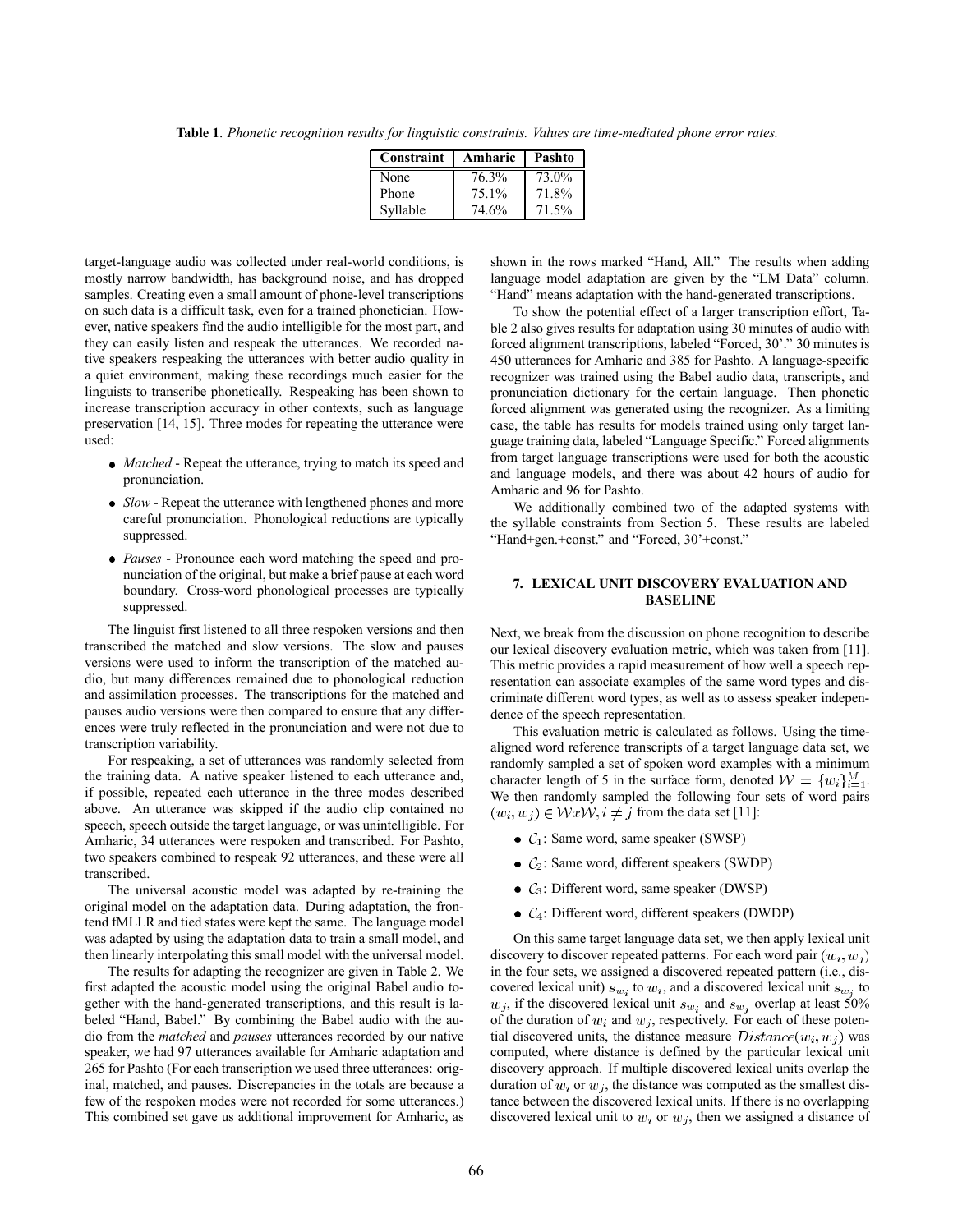| <b>AM</b> Adapt    | <b>LM</b> Adapt    | Amharic             | Pashto   |
|--------------------|--------------------|---------------------|----------|
| None               | None               | $76.\overline{3\%}$ | $73.0\%$ |
| Hand, Babel        | None               | 71.8%               | 71.4%    |
| Hand, All          | None               | 70.0%               | 71.5%    |
| Hand, All          | Hand               | 68.0%               | 70.7%    |
| Hand, All          | Hand+const.        | 67.2%               | 70.1%    |
| Forced, 30'        | Forced, 30'        | 62.1%               | 64.3%    |
| Forced, 30'+const. | Forced, 30'+const. | 62.0%               | 64.5%    |
| Language Specific  |                    | 53.3%               | 53.8%    |

**Table 2**. *Phonetic recognition results for adaptation. Percentages are time mediated phone error rate (TPER).*

infinity for the word pair  $(w_i, w_j)$ . Then, given a threshold  $\tau$ , we can compute

$$
N_k(\tau) := |(w_i, w_j) \in C_k : Distance(w_i, w_j) \le \tau|
$$
 (1)

We then computed the precision recall for SW, SWSP, and SWDP as follows:

$$
P_{SW}(\tau) = \frac{N_1(\tau) + N_2(\tau)}{\sum_{k=1}^4 N_k(\tau)}
$$
(2)

$$
R_{SW}(\tau) = \frac{N_1(\tau) + N_2(\tau)}{|C_1| + |C_2|} \tag{3}
$$

$$
R_{SWSP}(\tau) = \frac{N_1(\tau)}{|C_1|} \tag{4}
$$

$$
R_{SWDP}(\tau) = \frac{N_2(\tau)}{|C_2|} \tag{5}
$$

We then sampled through a series of values of  $\tau$  and computed the Precision-Recall Breakeven (PRB) point  $PRB_{SP}$  where  $P_{SW}$ and  $R_{SWSP}$  are equal, and  $PRB_{DP}$  where  $P_{SW}$  and  $R_{SWDP}$  are equal. Note that a high  $PRB_{SP}$  value indicates a good speakerdependent speech representation for spoken term discovery, and a high  $PRB_{DP}$  value indicates a good speaker-independent speech representation for this task.

#### **7.1. Baseline Results**

The baseline for our lexical discovery experiments was a DTWbased search for repeated acoustic patterns using the algorithms presented in [9]. Different from earlier approaches of exhaustive DTW searches across the entire similarity matrix, [9] used randomized algorithms operating on acoustic features to produce sparse approximate similarity matrices much more efficiently in memory and computational complexity. All DTW experiments were performed using the publicly available *ZRTools:zero-resource speech discovery, search, and evaluation toolkit* [10].

The distance measure,  $Distance(w_i, w_j)$ , is the DTW distance computed using cosine distance (one minus cosine similarity). This distance measure is used to compute  $PRB_{SP}$  and  $PRB_{DP}$  as described above. The baseline result using MFCC features is given in Table 3.

Table 4 shows the word counts and sizes of the four sets  $C_i, i =$  $1, 2, 3, 4$  sampled from the time-aligned word transcripts of the two evaluation data sets.

## **7.2. Robust Features**

Although MFCC features are typically the standard for speech applications, they are often not the best choice in noisy conditions. Our target language data from BABEL is collected in real-world environments and contains noise, and MFCCs are not necessarily a comparable baseline to our or any method that is more robust to noise. We address this by performing lexical discovery using DTW search using features that we have found to improve noise robustness in other applications.

The first such feature is created using a deep neural network auto-encoder bottle-neck model (DAE-BN) [16]. The DAE-BN system is a five-hidden-layer, fully connected DNN system, with the third hidden layer containing a bottleneck of sixty neurons. The remaining hidden layers had 1024 neurons. The input to the DAE-BN system is 40 gammatone filterbank energies (GFBs) with an eleven frame window, and the output is the same 40 GFBs but with a three frame window. The network is trained using speech data from a variety of languages. Features are generated from the fully trained model using the activations of the bottleneck (third) layer.

The second set of robust features are Normalized Amplitude Modulation Coeffients (NMC) [17]. The NMC feature captures and uses the amplitude modulation (AM) information from bandlimited speech signals. NMC is motivated by AMs of subband speech signals playing an important role in human speech perception and recognition. NMCs are obtained by using the approach outlined in [17], in which the features are generated from tracking the AM trajectories of subband speech signals in a time domain.

Table 3 gives lexical discovery results for DTW-based search using the BN-DAE and NMC features. We observed a significant improvement on the  $PRB_{SP}$  and  $PRB_{DP}$  scores from our robust NMC features and BN-DAE features, compared to the MFCC features. This improvement is markedly large on cross-speaker performance.

#### **8. PHONETIC-BASED LEXICAL UNIT DISCOVERY**

We now describe our approach of automatic lexical unit discovery. The approach takes the recognized phone sequence as input and discovers lexical units by finding repeated substrings. By recursively applying longest repeated substring detection algorithm using suffix array, we could efficiently detect repeated substrings. For detecting longest repeated substring using suffix array, given an input string, we first sort all of its suffixes in the suffix array. Then for each two adjacent suffixes in the sorted suffix array, we count the length of the common prefix while avoiding counting the overlapped part. The longest repeated prefix appearing first on the original input string is the longest repeated substring.

We extended the standard repeated substring detection algorithm with two modifications. First, we used the silence labels in the phone recognition output and the sentence boundaries of the audio segments to be recognized as boundaries of lexical units. Second, the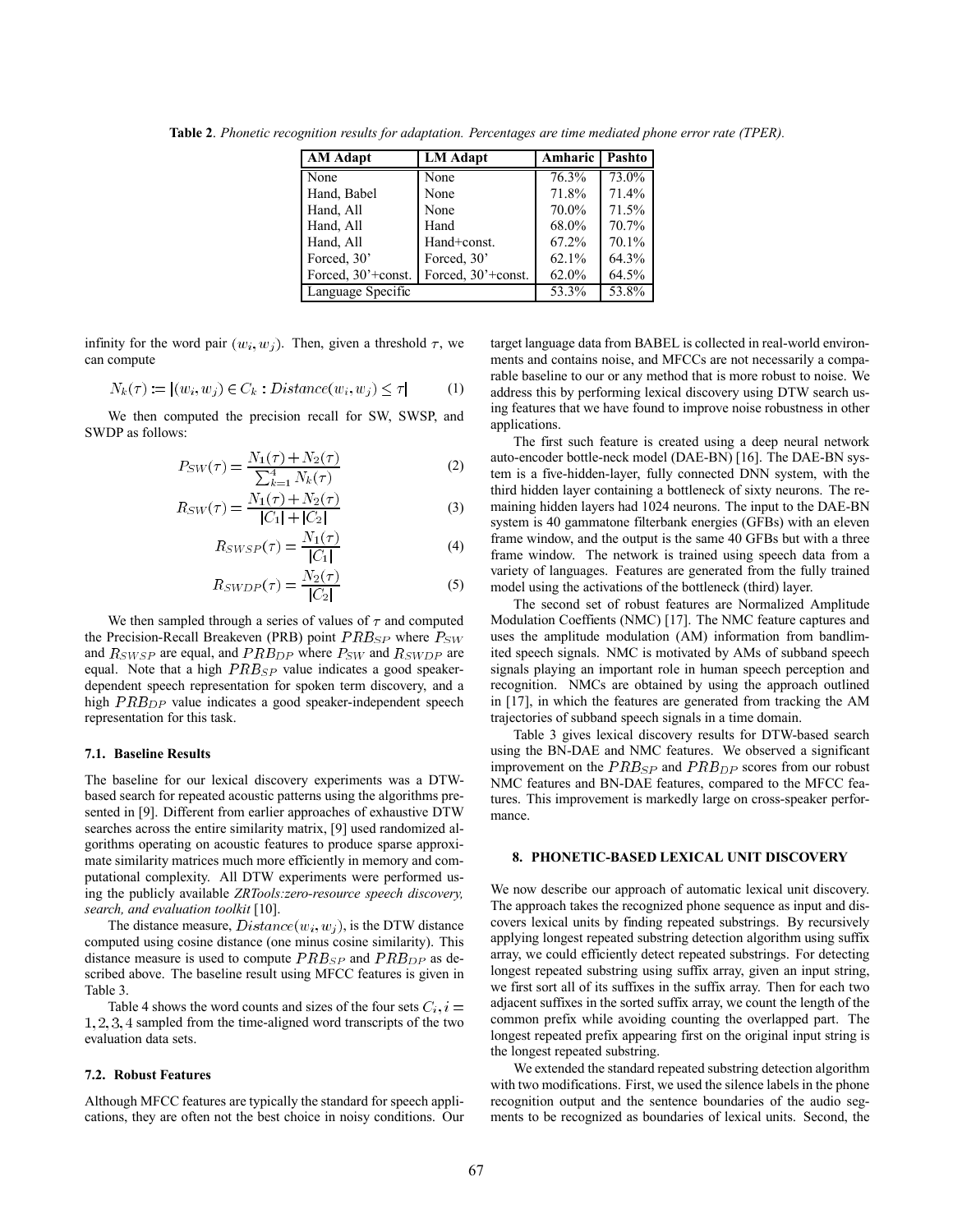**Table 3**. Evaluation of MFCC features and our robust NMC features and features created using a deep neural network auto-encoder bottleneck model (DAE-BN), for lexical unit discovery.

| Feature     |       | Amharic    | Pashto     |                               |  |
|-------------|-------|------------|------------|-------------------------------|--|
|             | PRBsp | $PRB_{DP}$ | $PRB_{SP}$ | <sup>9</sup> RB <sub>DP</sub> |  |
| <b>MFCC</b> | 0.33  | 1.14       | 0.35       | 9.16                          |  |
| <b>NMC</b>  | 0.47  | 0.40       | 0.48       | 0.40                          |  |
| DAE-BN      | 147   |            | 0.46       |                               |  |

**Table 4**. Statistics of the evaluation data for lexical unit discovery.

|         | Data Set    Word Count |       | $C_2$   |         |                   |
|---------|------------------------|-------|---------|---------|-------------------|
| Amharic | 47.292                 | 3.679 | 123.763 |         | 386.150 1.016.263 |
| Pashto  | 94,721                 | 3.567 | 100.939 | 308.632 | 1.037.561         |

algorithm was extended to fuzzy matching by using the substitutable, deletable, and insertable phones for the target language, as defined by linguistic knowledge. We used this extension to model pronunciation variability.

We also applied linguistic knowledge of syllable phonotactics, i.e., syllable constraints, to lexical unit discovery. This utilized the same finite state transducers that were used to constrain the phone recognition output. The syllable constraints were used to filter the discovered units from fuzzy substring matching, that is, only patterns compatible with the target language phonotactics are accepted as possible "words". These syllable constraints could also help further constrain the boundaries of lexical units, in addition to the abovementioned boundary constraints.

We described the lexical unit discovery evaluation metric in Section 7. For our phonetic-based lexical unit discovery, we also first ran our phonetic-based lexical unit discovery on the evaluation data sets, then assigned discovered repeated phone sequences to evaluation word pairs with the described procedure in Section 7. The distance measure  $Distance(w_i, w_j)$  is defined as the Levenshtein distance between the two assigned discovered phone sequences of lexical units  $s_{w_i}$  and  $s_{w_j}$ , divided by the maximum of the lengths of the two phone strings hence converted to a value in [0,1].

Related work to our approach of identifying lexical units from unsegmented strings of symbols includes [18, 19, 20, 21]. Some prior work models word segmentation based on the distribution of phoneme sequences in the input (e.g., [20]). Some prior work explores synergistic interactions between multiple levels of linguistic structures (e.g., [19]).

#### **8.1. Experiments**

Table 5 shows the efficacy of employing boundary constraints from sentence boundaries and silence labels generated by the phone recognizers, exploring linguistically defined confusable phones, and applying the syllable constraints. As shown in the table, using the boundary constraints and the syllable constraints made a significant improvement on the lexical unit discovery performance, whereas using the linguistically defined confusable phones for fuzzy matching hasn't been able to make a significant impact. If not specified otherwise, the lexical unit discovery evaluation results in this paper are always based on applying all the knowledge in discovery, that is, boundary constraints, linguistically defined confusable phones, and syllable constraints.

Table 6 shows the  $PRB_{SP}$  and  $PRB_{DP}$  values for the Amharic and Pashto development sets from the un-adapted phone recognizer, the best performing phone recognizers adapted on the manually created phonetic transcriptions and employing syllable constraints, and the phone recognizers trained on the training set of the target languages. The time-mediated phone recognition error rate (TPER) for each output is also shown with  $PRB_{SP}$  and  $PRB_{DP}$ . First, we observed that our lexical unit discovery approach based on phone recognition output shows strong speaker independence, as  $PRB_{DP}$ is the same as  $PRB_{SP}$ , for both target languages. Second, we observed that  $PRB_{SP}$  and  $PRB_{DP}$  scores are correlated with the phone recognition accuracy. Third, the discovered lexical units are associated with the hypothesized phone sequences, so they are interpretable by linguists and could be explored for iterative improvement of both the recognizer and lexical discovery.

# **9. DISCUSSION**

Our phonetic approach for lexical discovery performs similar to zero-resource methods that use acoustic-only pattern matching. Ideally, our human-assisted discovery methods would outperform existing zero-resource methods. However, unlike DTW based methods, our approach creates a pronunciation lexicon that is immediately interpretable by linguists. We have also shown that the phonetic approach is viable, and this creates an alternative path for future research and possible system combination with acoustic-only results.

To further improve our lexical unit discovery approach, we plan to (1) explore phone confusion matrices from the phone recognizer for enhancing the fuzzy substring matching; (2) explore linguistic knowledge for word and syllable composition for lexical unit discovery; and (3) importantly, explore approaches to model variability (i.e., different phone sequences for the same words) (e.g., the noisychannel model as in [3]), and approaches to jointly model sub-lexical and lexical units (e.g., the adaptor grammar as in [19]).

We also will gather feedback from the native speakers by giving them simple tasks that evaluate the accuracy of our discovered units. We will then explore using this data to iteratively improve both the recognizer and lexical discovery.

### **10. ACKNOWLEDGMENTS**

We used the following Babel data releases: Amharic, IARPAbabel307b-v1.0b; Assamese, IARPA-babel102b-v0.5a; Bengali,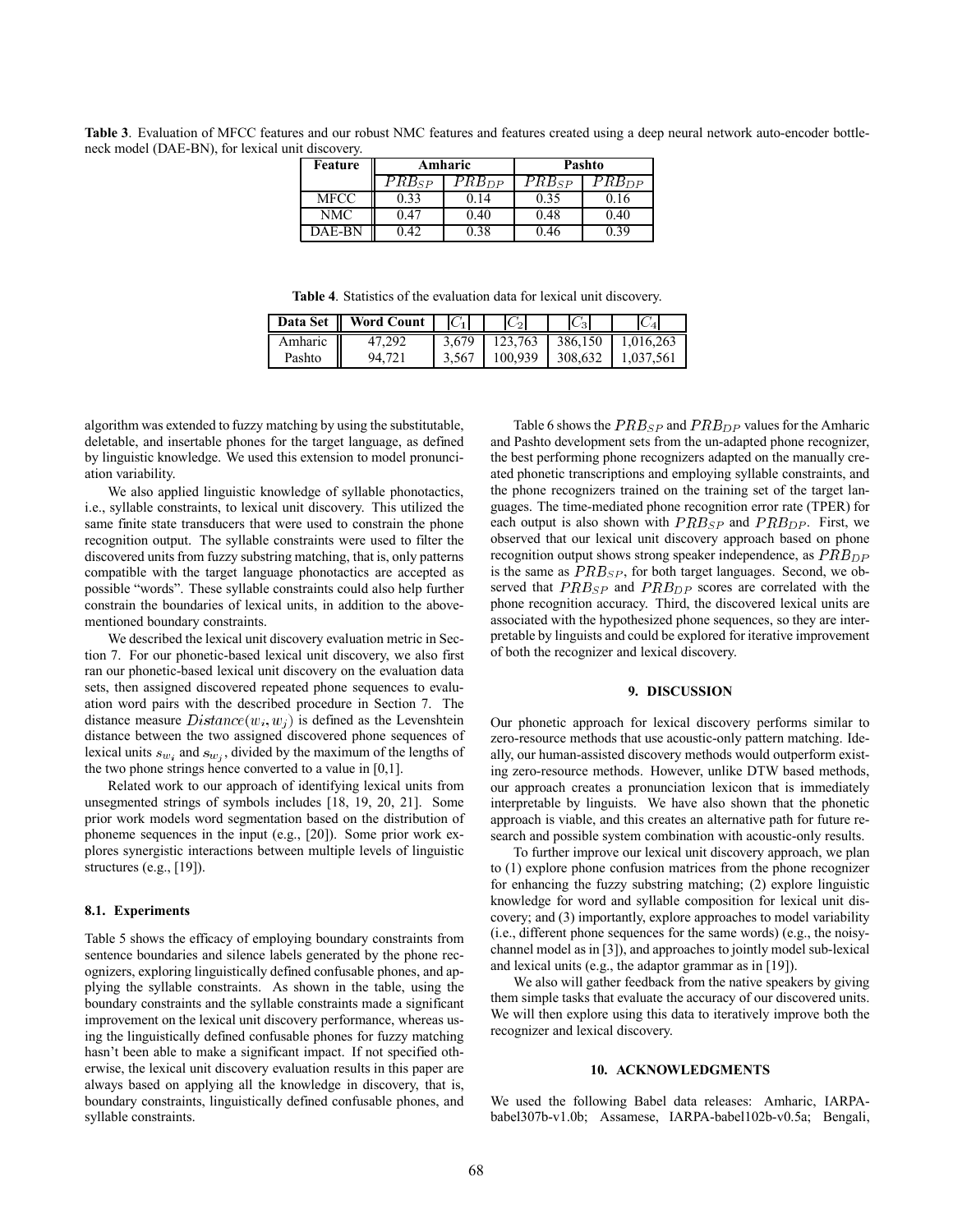**Table 5**. Efficacy of employing boundary constraints, exploring linguistically defined confusable phones, and the syllable constraints for lexical unit discovery performance.

| <b>Phone Recognizer</b>               | Amharic         |            |            | Pashto   |            |            |
|---------------------------------------|-----------------|------------|------------|----------|------------|------------|
|                                       | <b>TPER (%)</b> | $PRB_{SP}$ | $PRB_{DP}$ | TPER (%) | $PRB_{SP}$ | $PRB_{DP}$ |
| Baseline (NO adaptation)              | 77.0            | 0.19       | 0.19       | 74.0     | 0.18       | 0.18       |
| $+$ sent boundary $+$ silence info    | 77.0            | 0.23       | 0.23       | 74.0     | 0.22       | 0.22       |
| $+$ ling. phone confusions            | 77.0            | 0.25       | 0.25       | 74.0     | 0.23       | 0.23       |
| $\overline{+++}$ syllable constraints | 77.0            | 0.28       | 0.28       | 74.0     | 0.25       | 0.25       |

Table 6. Evaluation of lexical unit discovery performance based on un-adapted phone recognizers, best adapted phone recognizers with syllable constraints, and language-specific phone recognizers.

| <b>Phone Recognizer</b>  | Amharic  |            |            | Pashto     |            |            |
|--------------------------|----------|------------|------------|------------|------------|------------|
|                          | TPER (%) | $PRB_{SP}$ | $PRB_{DP}$ | TPER $(%)$ | $PRB_{SP}$ | $PRB_{DP}$ |
| Baseline (NO adaptation) | 77.0     | 0.28       | 0.28       | 74.0       | 0.25       | 0.25       |
| Best Adapted + const.    | 67.2     | 0.40       | 0.40       | 70.7       | 0.37       | 0.37       |
| Language Specific        | 53.3     | 0.47       | 0.47       | 53.8       | 0.46       | 0.46       |

IARPA-babel103b-v0.4b; and Pashto, IARPA-babel104b-v0.4bY. FullLP training sets were used.

Supported by the Intelligence Advanced Research Projects Activity (IARPA) via the Air Force Research Laboratory. The U.S. Government is authorized to reproduce and distribute reprints for Governmental purposes notwithstanding any copyright annotation thereon. Disclaimer: The views and conclusions contained herein are those of the authors and should not be interpreted as necessarily representing the official policies or endorsements, either expressed or implied, of IARPA, AFRL, or the U.S. Government